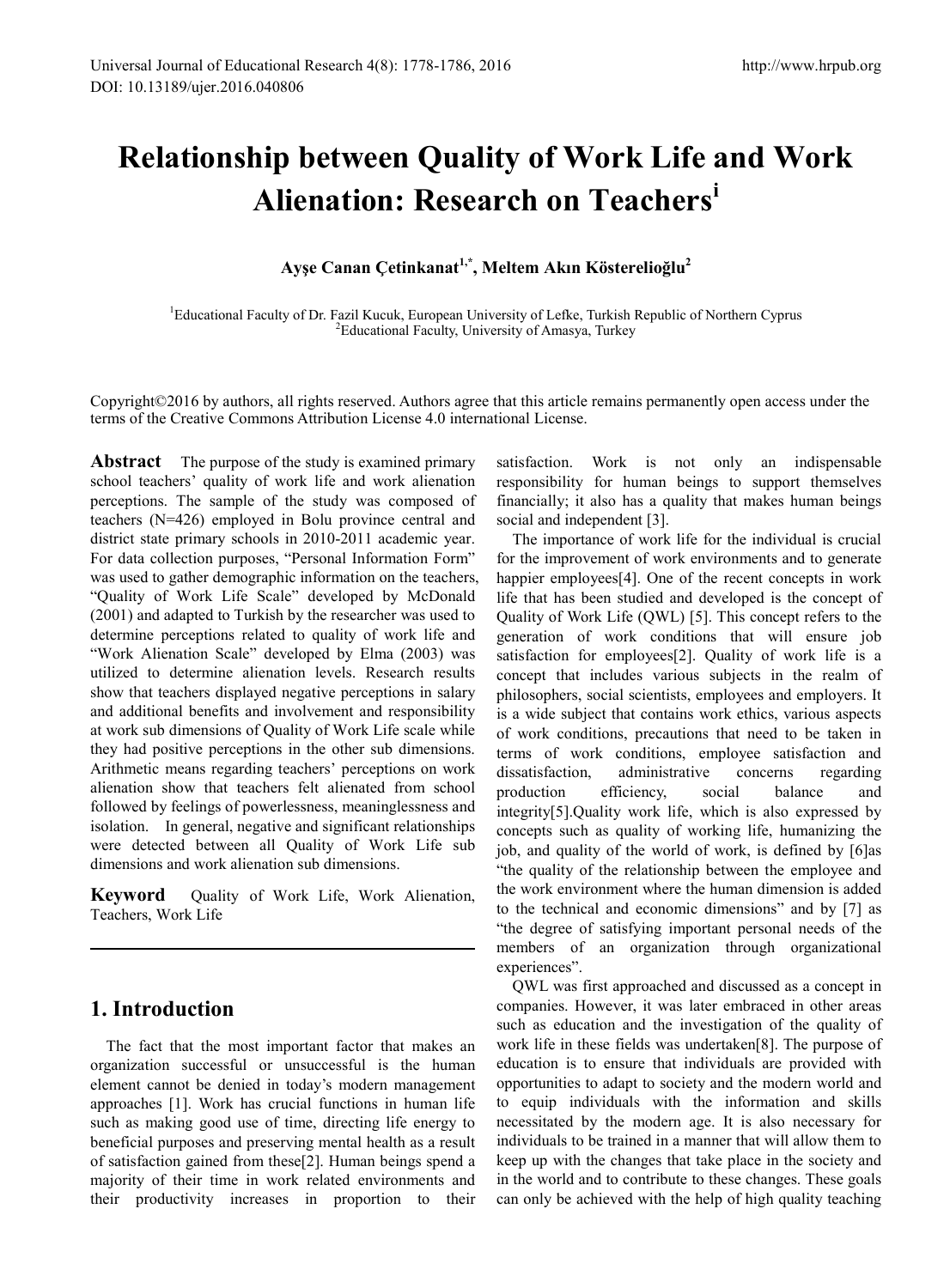staff in combination with a good education system. Although having high quality teachers is crucial and a must, it is not sufficient in itself unless it is supported by policies that employ teachers in a balanced, efficient and productive manner and improves their work life conditions [9].

According to research, teachers work under a great deal of stress while performing their duties. It is observed that teachers transfer the stress they experience at school to their external lives<sup>[10]</sup>. Lack of motivation, low performance and work alienation are observed in teachers who experience stress in their institutions. Work alienation can be defined as "finding the tasks at work meaningless, not receiving satisfaction from the relationships formed at work place, feelings of loneliness, incompetence and incapacity; losing hope for the future and perceiving the self as a simple cogwheel of the system"[11]. The size, management style and bureaucratic structure of the organization may provide suitable conditions for the formation of work alienation. Additionally, factors such as division of labor, working on a constant task, monotony, conflicts with the administrators, negative relationships with other employees, inability to participate in decision making, noise and harsh working conditions affect individuals and cause both alienation from the self and from work [12]. It is believed that one of the factors that can cause work alienation in employees is the perception of quality of work life. In this context, this study examined primary school teachers' quality of work life and work alienation perceptions. Answers to the questions below were sought in order to realize this aim;

- 1. What are primary school teachers' perceptions regarding quality of work life?
- 2. What are primary school teachers' work alienation levels?
- 3. Are there significant differences between the levels of perceptions regarding quality of work life and their work alienation levels?

## **1.1. Significance of the Study**

The degree of realizing the objectives in educational institutions affects a large majority of the society. It can be claimed that the concepts of quality of work life and work alienation, which affect organizational outputs directly or indirectly, are crucial in goal realization at schools, in student achievement and in the quality of education. In this sense, it is first of all necessary to identify the teachers' quality of work life and work alienation levels in order to take the required precautions to increase quality of work life and decrease work alienation. This study is significant in its contribution to this goal. The study is also expected to present ideas as to how teachers are provided quality of work life.

# **2. Theoretical Framework**

## **2.1. Quality of Work Life**

The concept of quality of work life has always been an area of interest for various for-profit and non-profit organizations based on changes in working life and management approaches. The most important reason behind this growing interest in the concept is that companies have started to realize that in addition to production and profit, "human factor and human expectations", elements which are often overlooked, are the most crucial phenomena for increasing productivity and competition[13]. The literature review cites many definitions regarding quality of work life and some of them are presented below.

The concept of quality of work life was first defined by [14] at the end of the 1960's to draw attention to the lack of quality of work life which was then the dominant theme at the workplace. According to [14], this concept, as a whole, points to the quality of the relationship between the employees and the work conditions and it aims to emphasize the human dimension which is so often forgotten amongst the economic and technical factors in the work design.

According to [15], quality of work life is a systemic approach that affects all aspects of the organization and forms a series of beliefs and values (such as job enrichment, democratic inspection, employee participation, and safe working conditions). [16] Define quality of work life as an approach that includes employees, the work itself and the organizations. The most distinct element of quality of work life is its relationship to the impact not only on the employers but also on organizational efficiency and organization decision making processes. In general, quality of work life is an employee's visible physical and mental vitality and the level of job satisfaction and motivation. Quality of work life is the provision by employers of a working environment that supports employees' efficiency, productivity, morale and motivation by identifying the preferred or non-preferred elements. Work environment should include positive elements for both the employees and the organization. The main factors that affect quality of work life are open communication channels, fair and applicable reward systems, sufficient job security and career opportunities, opportunities to participate in decision making, sufficient and suitable implementation of morale and motivation measures, providing employees with chances to utilize their skills and creativity, and providing employees opportunities to prove themselves and meet their social and societal needs, as well as meeting their basic needs at sufficient levels [17].

In the context of civil rights and social responsibilities, quality of work life was first implemented in businesses followed by the health sector. Along with increased interest towards studies on quality of work life, it was started to be used in educational organizations as well [18].

Teachers play important roles and have significant responsibilities in school processes. Teachers' roles are highly important in goal realization and creation of effective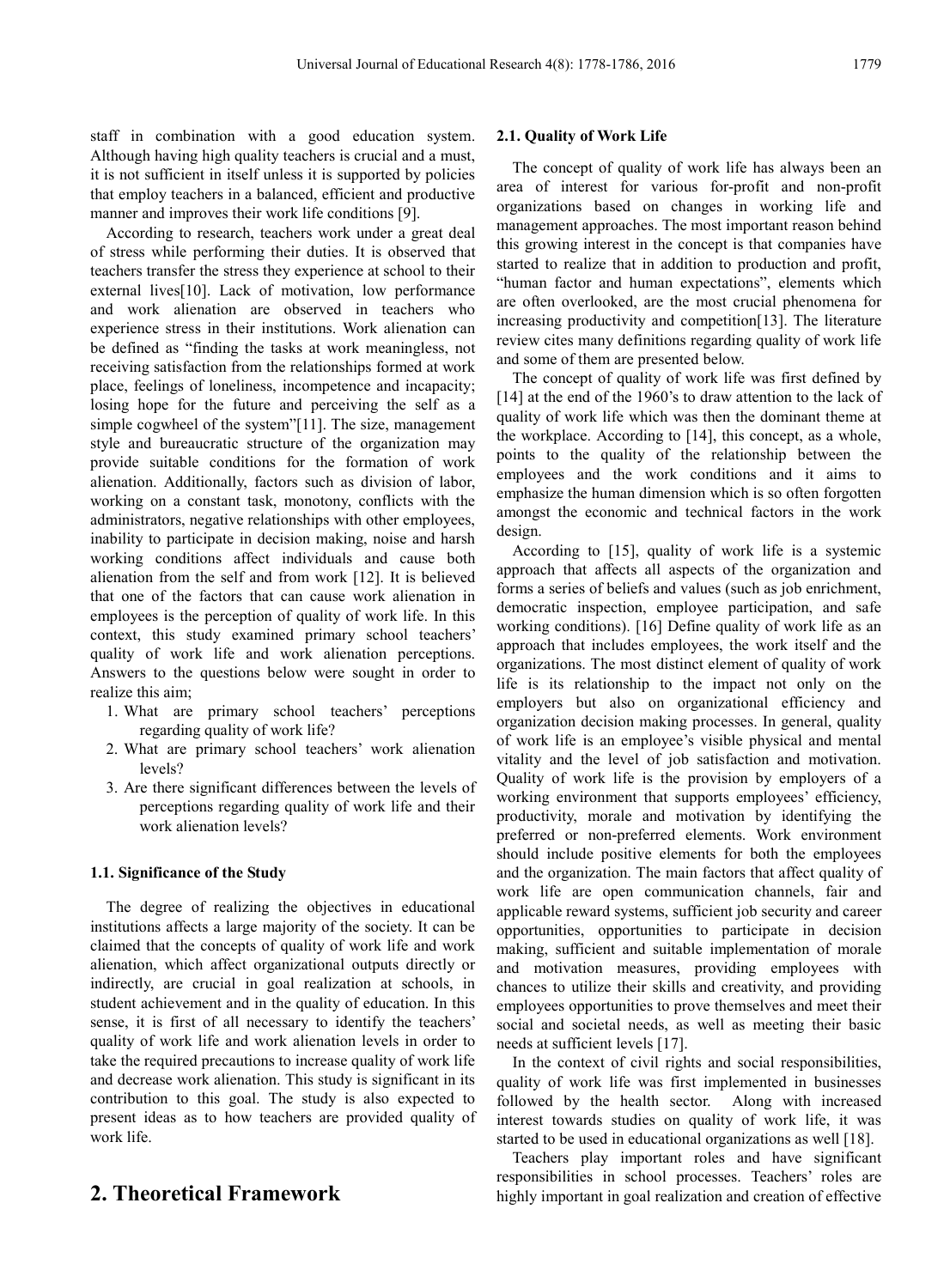schools. Teacher commitment to school and teaching profession, job satisfaction, coping with stress and burn out and forming effective relationships with students, parents and colleagues, in short, high levels of quality of work life, can be regarded as the main factor of success. Priorities related to increasing quality of work life and humanizing the work are identified depending on the circumstances that are unique to each organization. Meeting teachers' psychological, social and academic needs and improving work conditions can be the first step in humanizing the work [19].

# **2.2. Concept of Work Alienation**

[20]define work alienation as "the reflection of individual's feelings created by disappointment experienced due to employment conditions at the work place". They also state that this concept "expresses the dissatisfaction experienced by the individual as to the individual's status in terms of authority and the others in the organization, opportunities for professional development and change, recognition and acceptance by the superiors and doing his/her work consistently with career expectations". [21]defines work alienation as the result of an organization's "inability to provide conditions and environments such as autonomy, responsibility, social interaction and self-realization that present the value of individuals as human beings".

According to [22], there are modern dilemmas caused by the inability to create alternative solutions against the problems generated for the individuals by organizational and technological structures, by economic weaknesses, rapid life rhythms, responsibilities encumbered on the individual by the management and production styles and being isolated from management despite responsibilities. In light of these dilemmas, work alienation can be defined as the state of incapability, meaninglessness, inconsistency and insolubility created by the formation of unfavorable circumstances in place of ideal norms, internal dilemmas in place of external responses, passivity in place of activity and replacing the means with the ends.

It is apparent that work alienation can be caused by the things that the employees produce (the product), work relationships, the appearance that the organizational structure neglects humanism, administrative and inspectorial styles and technological constructs. In a general sense, work alienation can be affected by an individual's affective and cognitive moods. In general, it can be said that work alienation results from individual, social and cultural factors. In line with these explanations, work alienation can be defined as "finding the current job meaningless, inability to receive satisfaction from work related relationships, feelings of loneliness, incompetence, weakness, losing hope for the future and perceiving the self as a simple cogwheel in the system"[11].

Alienation exists almost in all of the organizations of social life with different reasons, by emerging in different

types and creating different results and it affects the system in which it exists. In school staff, students or parents, alienation in educational organizations generates disinclination towards and distancing from tasks that are required. Research shows that the bureaucratic structure of schools, crowded classrooms, dense curriculum, heavy work load, lack of democratic processes in administrative structures, teaching information that will be useless in life and external determination of teaching processes create alienation in education [23].

Development of feelings of alienation in teachers who strive to keep social existence and provide better life conditions negatively affects their behaviors in the teaching-learning process. Alienation hinders teachers' creativity, being role models for their students and the society, professional development, contribution to social development, efficacy in teaching-learning process, productivity in teaching services and cooperation with the school administration and other colleagues [24].

# **2.3. Relationship between Quality of Work Life and Work Alienation**

[25]defines the concept of quality of work life as "employees' degree of meeting important personal needs in the framework of organizational experiences". In other words, the provision of quality work life is dependent on an effective and variable organizational structure and results in healthy, happy, productive employees. Therefore, existence of unproductive employees who experience work alienation and ineffective organizational structure will result in decreases in the quality of work life. [26]Morton (1977) proposes that six important conditions should be met in order to ensure or increase quality of work life. These factors are reasonable pay, work hours, suitability of the tasks, physical factors (temperature, light, pollution, noise, etc.), organizational factors (job safety, working conditions, management style, promotion system, union rights, etc.), and political, social and economic factors.

In fact, the concepts of quality of work life and alienation are used to explain similar psychological and sociological facts. Alienation is a concept that was created to identify and describe the negative influences of the industrial society on individuals and employees. The concept of quality of work life was used much later by behavioral scientists in an effort to eliminate the negative influences created by industrial societies on organizational structures and therefore on employees [25]. Both concepts propose solutions to problems resulting from work life and working conditions, and aim to uncover and eliminate these problems[27]. According to [28]there is a negative relationship between quality of work life and employee alienation. Administrators need to do more to increase quality of work life, and thereby decrease the level of alienation. Organizational resources should be used to this end to meet employees' vital social and personal needs.

In terms of educational organizations, it is necessary for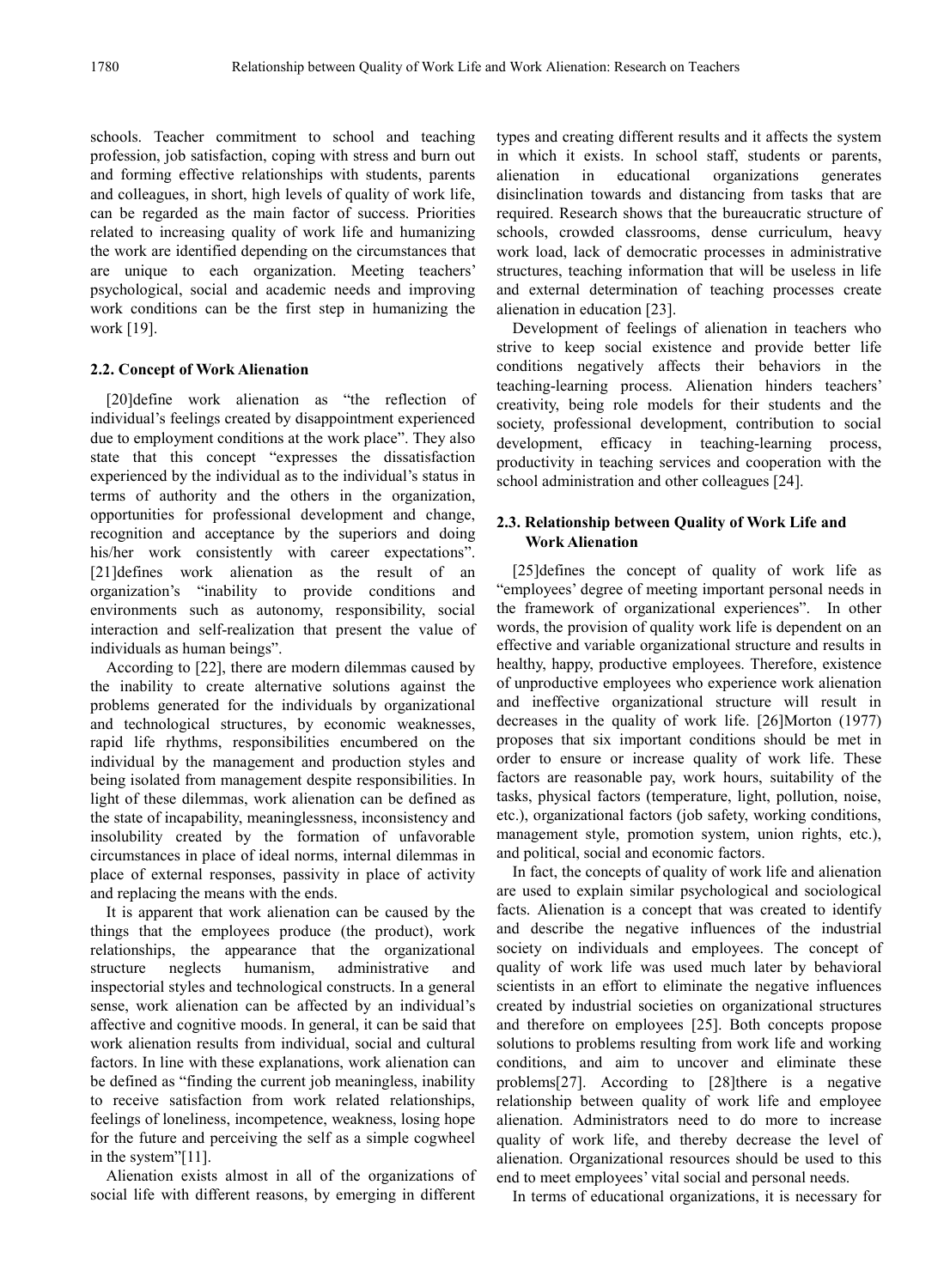school administrators to enhance teachers' quality at work life by providing humane work conditions (opportunities for professional development, career support, high motivation, democratic management environment, an open organizational climate etc.). Hence, alienation, which will create negative outcomes - in the case it is experienced- will be prevented.

# **3. Material and Method**

### **3.1. Research Model**

The study utilized a relational screening mode, a general survey model, since the study aimed to identify primary school teachers' perceptions of their Quality of Work Life and work alienation levels and determine the relationships between these variables.

#### **3.2. Universe-Sample**

The universe of the study was composed of teachers (N=1683)employed in Bolu province central and district state primary schools in the 2010-2011 academic year.

Theoretical sample sizes for different size universes can be tolerated at 95% level of accuracy during sample size identification. The necessary sample size for 5% margin of error was calculated to be 277 for a universe of 1000 and 356 for a universe of 5000 [29]. However, it was decided that 450 teachers should be included in the sample in order to protect against the risk of a low return rate from the scales. Following the determination of the sample size,

multi-stage sampling was undertaken. The random cluster sampling method was utilized to select the schools from lower, medium and upper economic levels in Bolu center and districts. A total of 46 primary schools (23 from the central province and 23 from the districts) were selected via random cluster sampling. The number of teachers employed in these schools was 1050 at the time of the study.

Although 450 teachers from these schools were selected via random sampling, 24 scales with missing information were not included in the analysis; thus, 426 scales were analyzed.

Table 1 presents the demographic characteristic of the teachers who participated in the study.

Table 1 shows that 57,3% of the participating teachers were females and 42,7% were males. With regards to age, 42% of the teachers were in the 21-30 age range, 32,9% were in the 31-40 age range, 16,4% were in the 41-50age range and 8,7% were in the 51 and older age range. In terms of marital status, 73,2% were married, while 26,8% were single. Regarding level of education, 78,9% of the teachers had undergraduate degrees, 12,9% had graduate degrees and 8,2% had two-year degrees. With regards to subject matter, 54% of the teachers were classroom teachers whereas 46% taught specific subject matter. Regarding the variable of seniority, 39% of the teachers had worked for 1-5 years, 26,8% had worked for 6-10 years, 16,9% for 11-15 years, 8,2% for 16-20 years, 7,5% for 21-26 years and 10,6% for 26 years or more. In terms of seniority at the present school, 75,6% of the teachers had worked for 1-5 years at the same school, 11,3% for 6-10 years and 13,1% for 11-15 years.

Demographic characteristics **f %** Demographic characteristics **f %** Gender Female 244 57,3 Subject Matter Classroom Teacher 230 54,0 Male 182 42,7 Subject Matter Subject Matter Teacher 196 46,0 Total 426 100 Total 426 100 Age 21-30 179 42,0 Seniority 1-5 years 128 30,0 31-40 140 32,9 6-10 years 114 26,8 41-50 70 16,4 11-15 years 72 16,9 51 and older 37 8,7 Seniority 16-20 years 35 8,2 Total 426 100,0 21-26 years 32 7,5 Marital Status Married 312 73,2 26 years or more 45 10,6 Single 114 26,8 Total 426 100 Total 426 100 Graduate 55 12,9 Seniority at present school 11-15 years 56 13,1 1-5 years 322 75,6 Level of Education Undergraduate 336 78,9 6-10 years 48 11,3 Two-year degree 35 8,2 Total 426 100 Total 426 100,0

**Table 1.** Frequencies and percentage distribution of teachers' demographic characteristics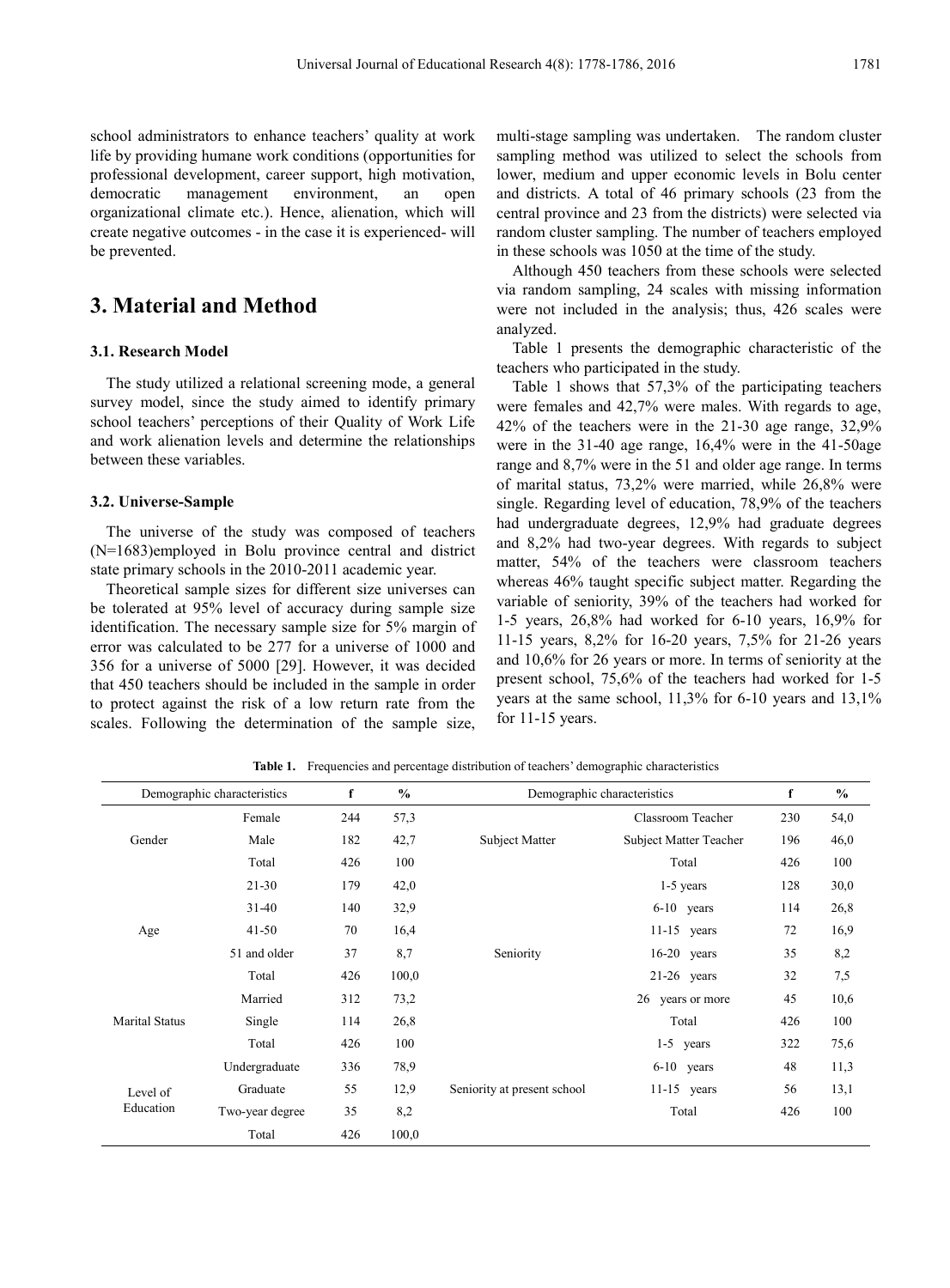## **3.3. Data Collection Tools**

For data collection purposes, a "Personal Information Form" was used to gather demographic information about on the teachers, the "Quality of Work Life Scale" developed by [30]and adapted to Turkish by the researcher was used to determine perceptions related to quality of work life, and the "Work Alienation Scale" developed by [11]was utilized to determine alienation levels.

**Personal Information Form:** The form includes items to collect information regarding the teachers' gender, age, marital status, seniority, seniority at the present school, subject matter and level of education.

**Quality of Work Life Scale:** In this study, the "Quality of Work Life Scale", developed by [30]and adapted to Turkish by the researcher, was used to determine perceptions related to quality of work life. The scale is composed of seven dimensions: Support from manager/supervisor, Freedom from work related stress, Salary and additional benefits, Communication, decision making and job security, Involvement and responsibility at work, Relationships with work colleagues, and Job satisfaction, challenge, and use of skills. The Cronbach Alpha internal consistency coefficient for the whole scale is .94. The Cronbach Alpha internal consistency coefficients for each dimension range between .77 and .90. In the current study, Cronbach Alpha internal consistency coefficients for sub dimensions were found to range between .75 and .89.

**Work Alienation Scale:** The "Primary School Teachers' Work Alienation Scale", developed by [11]and composed of 38 items, was utilized to determine teachers' alienation levels. The Cronbach Alpha internal consistency coefficient of the scale ranges between .62 and .86 for the sub dimensions. In the current study, Cronbach Alpha internal consistency coefficients of the Work Alienation Scale were found to range between .75 and .89 for the sub-dimensions.

## **3.4. Data Analysis**

Percentages and frequencies were used in the analysis of the demographic characteristics, and descriptive analyses that determined arithmetic mean and standard deviations were utilized to identify teachers' Quality of Work Life and work alienation perceptions. The Spearman BrownRank Correlation Coefficient was used to determine the relationship between Quality of Work Life and work alienation since the data did not show a normal distribution.

# **4. Findings**

### **4.1. Findings regarding the First Sub Problem**

Table 2 presents arithmetic means and standard deviations of the scores teachers obtained from the whole scale and for each sub dimension to identify teacher perceptions related to Quality of Work Life.

Table 2 shows that the highest quality of work life perception for teachers was related to relationships with work colleagues ( $\bar{x}$  = 3,80), followed by communication, decision making and job security ( $\bar{x}$  = 3,74) support from manager/supervisor ( $\bar{x}$  = 3,48) Job satisfaction, challenge, use of skills ( $\bar{x}$  = 3,47), freedom from work related stress  $\overline{x}$  = 3,42 ), involvement and responsibility at work  $(\bar{x} = 2, 45)$  and salary and additional benefits ( $\bar{x} = 2, 36$ ) respectively.

**Table 2.** Arithmetic means and standard deviation values for teacher perceptions related to Quality of Work Life

| Dimensions                                                 | N   | $\overline{x}$ | <b>Ss</b> |
|------------------------------------------------------------|-----|----------------|-----------|
| Support from manager/supervisor                            | 426 | 3,48           | 0.61      |
| Freedom from work related stress                           | 426 | 3,42           | 0,57      |
| Salary and additional benefits                             | 426 | 2,36           | 0.84      |
| Communication, decision making and<br>job security         | 426 | 3,74           | 0.72      |
| Involvement and responsibility at work                     | 426 | 2,45           | 0.65      |
| Relationships with work colleagues                         | 426 | 3,80           | 0.64      |
| Job satisfaction, challenge, use of skills<br>and autonomy | 426 | 3.47           | 0.56      |
| OWL general total                                          | 426 | 3.25           | 0.34      |

#### **4.2. Findings regarding the Second Sub Problem**

Table 3 presents teacher perceptions regarding work alienation.

Examination of the arithmetic means of teacher perceptions related to work alienation presented in Table 3 shows that alienation from school was the dimension that was perceived with the highest level ( $\bar{x}$  = 2,75), followed by powerlessness ( $\bar{x}$  = 1,96) meaninglessness ( $\bar{x}$  = 1,67) and isolation ( $\bar{x}$  = 1,65), respectively.

**Table 3.** Arithmetic means and standard deviation values for teacher perceptions related to work alienation levels

| Dimensions                  | N       | $\mathbf{x}$ | Ss  |
|-----------------------------|---------|--------------|-----|
| "Powerlessness"             | 42<br>6 | 1,96         | ,65 |
| "Meaninglessness"           | 42<br>6 | 1,67         | ,60 |
| "Isolation"                 | 42<br>6 | 1,65         | .61 |
| "Alienation from<br>school" | 42      | 2.75         | ,80 |

## **4.3. Findings regarding the Third Sub Problem**

Correlation analysis was used to determine the relationship between teacher perceptions of Quality of Work Life and their work alienation levels.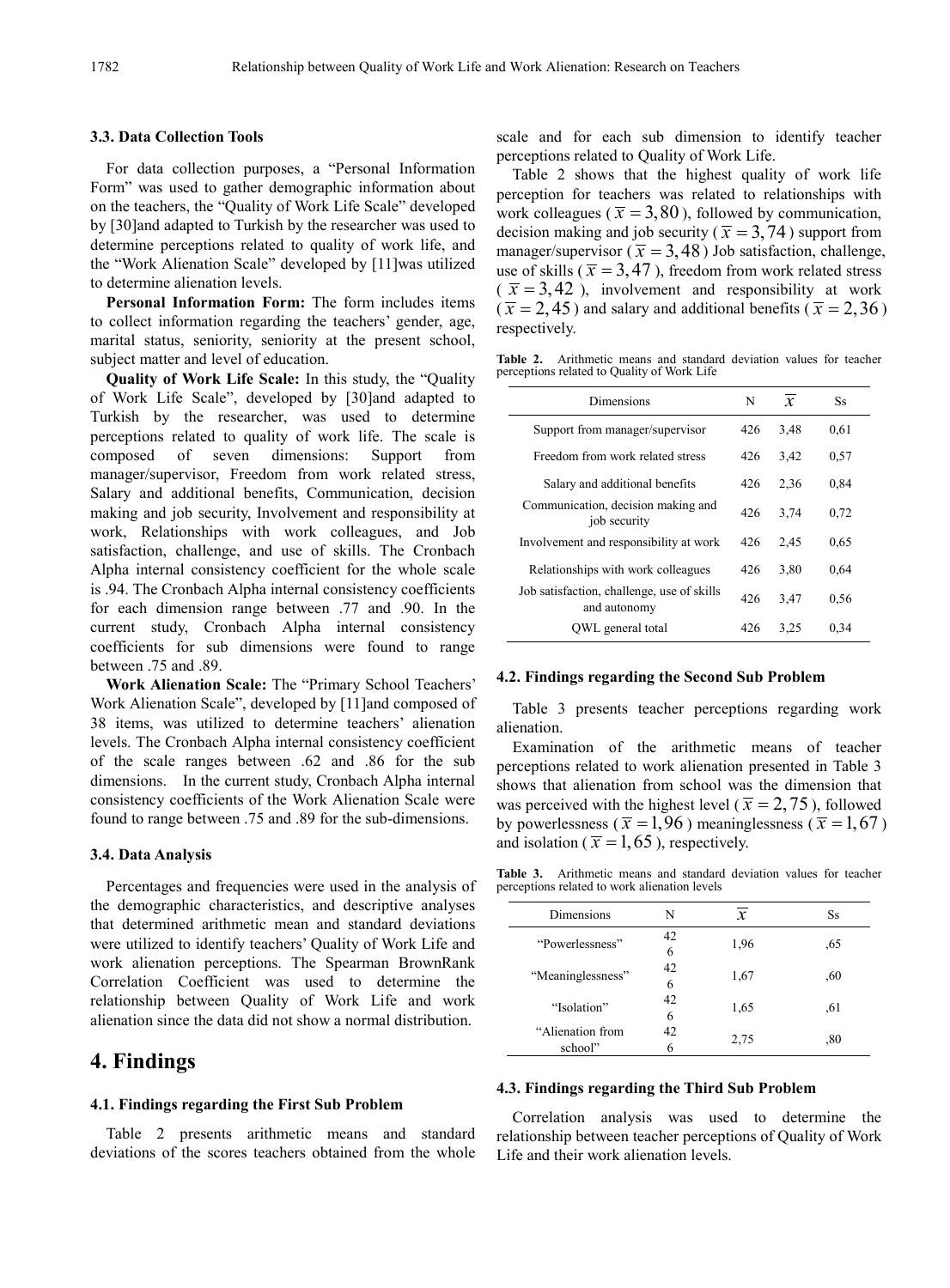|                                                                                                                                                                                |                |               | <b>Work alienation</b> |           |                           |        |
|--------------------------------------------------------------------------------------------------------------------------------------------------------------------------------|----------------|---------------|------------------------|-----------|---------------------------|--------|
| <b>Variables</b>                                                                                                                                                               |                | Powerlessness | Meaninglessness        | Isolation | Alienation from<br>school |        |
| Support from manager/supervisor<br>Freedom from work related stress                                                                                                            | $\mathbf{r}$   | $-0.407$      | $-310$                 | $-397$    | $-189$                    |        |
|                                                                                                                                                                                | ${\bf P}$      | ,000          | ,000.                  | ,000      | ,000                      |        |
|                                                                                                                                                                                | N              | 426           | 426                    | 426       | 426                       |        |
|                                                                                                                                                                                |                | $\Gamma$      | $-0.436$               | $-415$    | $-378$                    | $-155$ |
|                                                                                                                                                                                | ${\bf P}$      | ,000          | ,000                   | ,000      | ,001                      |        |
|                                                                                                                                                                                | N              | 426           | 426                    | 426       | 426                       |        |
| Salary and additional benefits<br>Communication, decision making<br>and job security<br>QWL<br>Involvement and responsibility at<br>work<br>Relationships with work colleagues | $\mathbf{r}$   | $-.103$       | $-0.038$               | $-.001$   | ,021                      |        |
|                                                                                                                                                                                | P              | ,034          | ,438                   | ,980      | .671                      |        |
|                                                                                                                                                                                | N              | 426           | 426                    | 426       | 426                       |        |
|                                                                                                                                                                                | $\mathbf{r}$   | $-0.001$      | ,060                   | $-.009$   | ,024                      |        |
|                                                                                                                                                                                | ${\bf P}$      | ,979          | ,219                   | ,856      | ,620                      |        |
|                                                                                                                                                                                | N              | 426           | 426                    | 426       | 426                       |        |
|                                                                                                                                                                                |                | $\Gamma$      | $-126$                 | $-.097$   | $-0.090$                  | $-102$ |
|                                                                                                                                                                                | $\overline{P}$ | ,009          | ,045                   | ,064      | ,036                      |        |
|                                                                                                                                                                                | N              | 426           | 426                    | 426       | 426                       |        |
|                                                                                                                                                                                |                | $\Gamma$      | $-266$                 | $-.241$   | $-396$                    | $-197$ |
|                                                                                                                                                                                | $\mathbf{P}$   | ,000,         | ,000                   | ,000      | ,000                      |        |
|                                                                                                                                                                                | N              | 426           | 426                    | 426       | 426                       |        |
| Job satisfaction, challenge, use of<br>skills and autonomy                                                                                                                     | $\Gamma$       | $-318$        | $-0.400$               | $-307$    | $-192$                    |        |
|                                                                                                                                                                                | $\mathbf{P}$   | ,000          | ,000                   | ,000      | ,000                      |        |
|                                                                                                                                                                                | N              | 426           | 426                    | 426       | 426                       |        |
| <b>QWL</b> general total                                                                                                                                                       | $\Gamma$       | $-.500$       | $-456$                 | $-0.479$  | $-192$                    |        |
|                                                                                                                                                                                | $\mathbf{P}$   | ,000          | ,000                   | ,000      | ,000                      |        |
|                                                                                                                                                                                | N              | 426           | 426                    | 426       | 426                       |        |

**Table 4.** Correlation analysis to determine the relationship between teacher perceptions of Quality of Work Life and their work alienation levels

p<.05

Examination of Table 4 presents a medium level, negative and significant relationship between perceived Quality of Work Life sub dimensions of support from manager/supervisor, freedom from work related stress and job satisfaction, challenge, use of skills and work alienation sub dimensions of powerlessness, meaninglessness and isolation. It shows a low level, negative and significant relationship with the alienation from school sub dimension.

While a low level, negative and significant relationship was observed between the QWL sub dimension of salary and additional benefits and powerlessness sub dimension of work alienation, no significant relationships were observed for the meaninglessness, isolation and alienation from school sub dimensions. No significant relationships were observed for the communication sub dimension and powerlessness, meaninglessness, isolation and alienation from school sub dimensions.

Low level, negative and significant relationships were observed between the QWL involvement and responsibility at work sub dimension and the work alienation powerlessness and meaninglessness sub dimensions, whereas no relationships were detected for the isolation and alienation from school sub dimensions. Medium level, negative and significant relationships were found between relationships with work colleagues and the isolation sub dimension of work alienation, while low level, negative and significant relationships were observed for the powerlessness, meaninglessness and alienation from school

sub dimensions.

While medium level, negative and significant relationships were observed between quality of work life and the powerlessness, meaninglessness and isolation sub dimensions of work alienation, low level, negative and significant relationships were observed between quality of work life and the alienation from school sub dimension. In general, negative relationships were detected between all sub dimensions of Quality of Work Life and sub dimensions of work alienation.

# **5. Discussions**

Teachers' highest Quality of Work Life perception was found to be related to relationships with work colleagues, followed by communication, decision making and job security, support from manager/supervisor, job satisfaction, challenge, use of skills, freedom from work related stress, involvement and responsibility at work and salary and additional benefits, respectively.

In general, it was found that teachers had negative perceptions regarding the salary and additional benefits, and involvement and responsibility at work sub dimensions of the Quality of Work Life scale, while they had positive perceptions in the remaining sub dimensions.

The literature review reveals other studies that point to teacher dissatisfaction with salaries. For instance, teachers included in the studies of [31], [32],[8], [33],[34], [35], [36],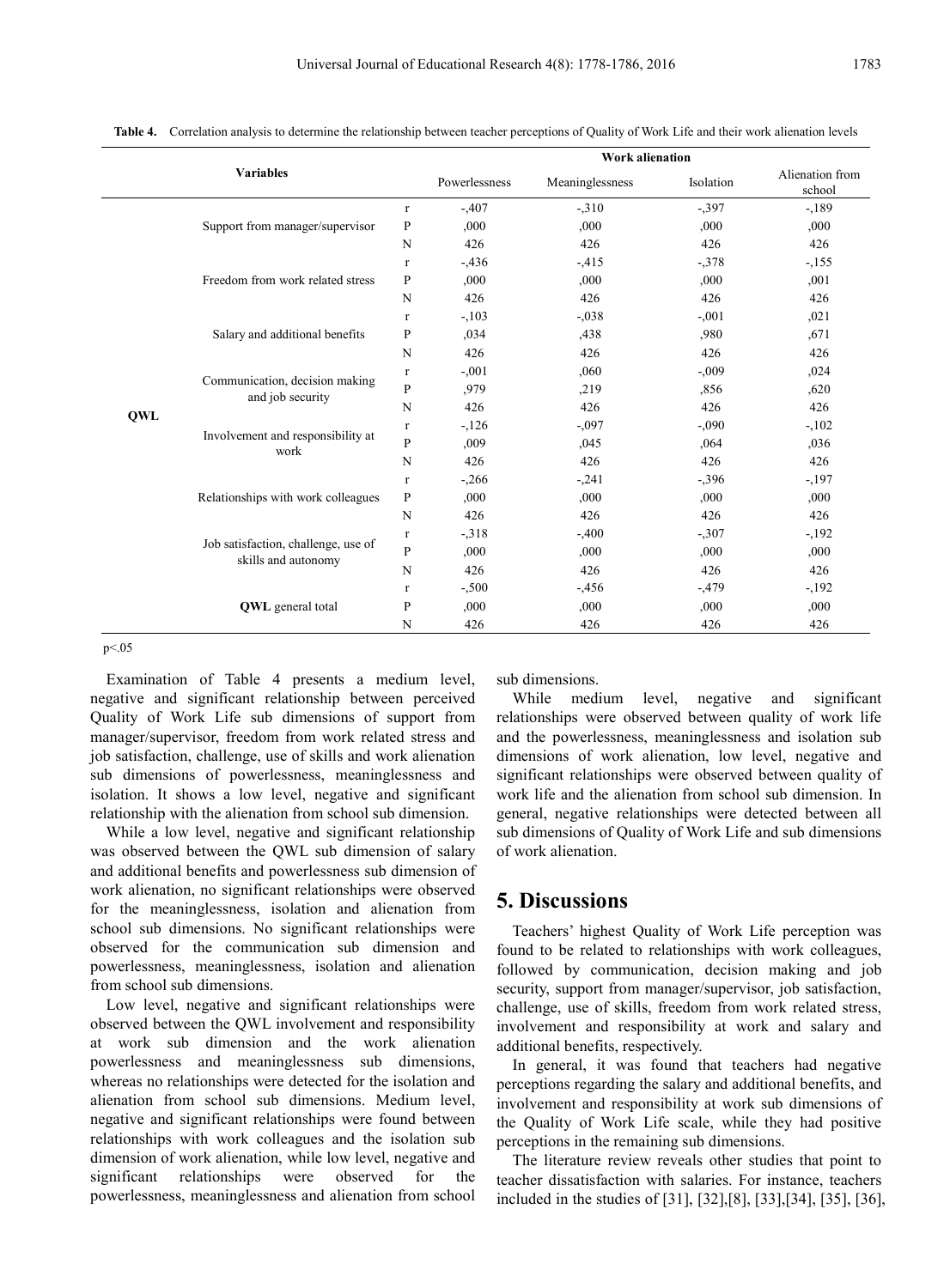[37]and [38]stated that salaries were not fair, and the teachers in [39]study asked for a payment system that would improve their social status.

The sub dimension of involvement and responsibility at work includes participation of the employee in decision making and having opportunities in work related areas. This finding in the study can be interpreted that teachers have negative perceptions regarding participation in decision making processes and having more efficient roles in work related issues. Studies by [40], [8], [41], [42], [43]and[37], in which teachers have negative perceptions about participation in decision making at schools, support this finding and studies by [44], [45]and[46]confirm that teachers want to participate in decision making processes at higher levels.

Investigating primary school teachers' perceptions regarding work alienation shows that alienation from school was the sub dimension in which work alienation was perceived at the highest levels, followed by powerlessness, meaninglessness and isolation. This finding related to high teacher perceptions emphasizing alienation from school are parallel to the findings of [47], [48], [11], [23],[49] [50] and [51].

Alienation from school was found to be the sub dimension in which teachers felt the highest level of alienation. The alienation from school sub dimension includes not wishing to take high responsibility in school related matters, lack of comfortable feelings at school and having negative emotions towards the teaching profession. It can be claimed that alienation experienced at this dimension may be linked to school management, problems among teachers, and that teachers are kept out of decision making processes. Negative teacher perceptions related to the QWL sub dimension of involvement and responsibility at work may support this case as well.

While a negative, medium level and significant relationship was observed between quality of work life andthe powerlessness, meaninglessness and isolation sub dimensions of work alienation, a low level, negative and significant relationship was detected between quality of work life and alienation from school. Findings by[28]and[52], which point to negative relationships between quality of work life and employee alienation, are parallel to the findings of the current study. In line with this, it can be claimed that increases in positive perceptions towards quality of work life will decrease work alienation in teachers. Increasing the quality of work life provides tangible and intangible benefits both to employees and to the organization. Some of these benefits include job satisfaction and motivation, formation of organizational identity and increases in work force performance. At the same time, increases in quality of work life will decrease personal alienation of the employees and of society in general, and will ensure that individuals enrich their lives via beneficial experiences[28]. These aforementioned benefits will make positive contributions first to the individual and then to the organization, and in the end will benefit the society.

# **6. Results and Suggestions**

The research results show that teachers displayed negative perceptions in the salary and additional benefits and involvement and responsibility at work sub dimensions of the Quality of Work Life scale, while they had positive perceptions in the other sub dimensions.

Arithmetic means regarding teachers' perceptions on work alienation show that teachers felt alienated from school, followed by feelings of powerlessness, meaninglessness and isolation.

In general, negative and significant relationships were detected between all of the Quality of Work Life sub dimensions and the work alienation sub dimensions. Based on the research findings, suggestions for implementation are presented below:

- 1. Administrators should adopt a management approach in which employees participate in decision making processes more, in order to change the negative perceptions related to involvement and responsibility at work to positive perceptions;
- 2. A performance-based salary system may be activated in order to increase teachers' satisfaction regarding their salaries;
- 3. Measures can be taken by school administration to increase teachers' organizational ownership and commitment levels, in order to decrease alienation from school.
- 4. Based on research results, efforts should be made to have teachers get rid of negative perceptions on quality of work life in order to reduce alienation in teachers.

# **REFERENCES**

- [1] Paşa, M. (2002). Promoted as a humanized of the Business Basic Elements of the Quality of Life. Journal of *Business-Power Industrial Relations and Human Resources.* Year: 2002 / Volume:4-1. http://www.isgücdergi. Date of access: 02.09.2009
- [2] Öge, S, H. (2000). The Ergonomics Analysis of Worker-Work Harmony in Achieving Organizational Effectiveness. Unpublished Phd Thessis. Konya: Selçuk University Enstitute of Social Science.
- [3] Özgener, Ş.(1997). Practice of the Learning Organization Management projected on real understanding. Journal of *Verimlilik.*MPV.Yayınları.Volume:2(52).
- [4] Küçükusta, D.(2007). *The Effects Of Work-Life Balance On Quality Of Working Life In Hospitality Organizations* Unpublished Phd Thessis., İzmir: Dokuz Eylül University.
- [5] Aba, G. (2009). *The Relationship Between Quality Of Work Life And Motivation: An Empirical Study In The Health*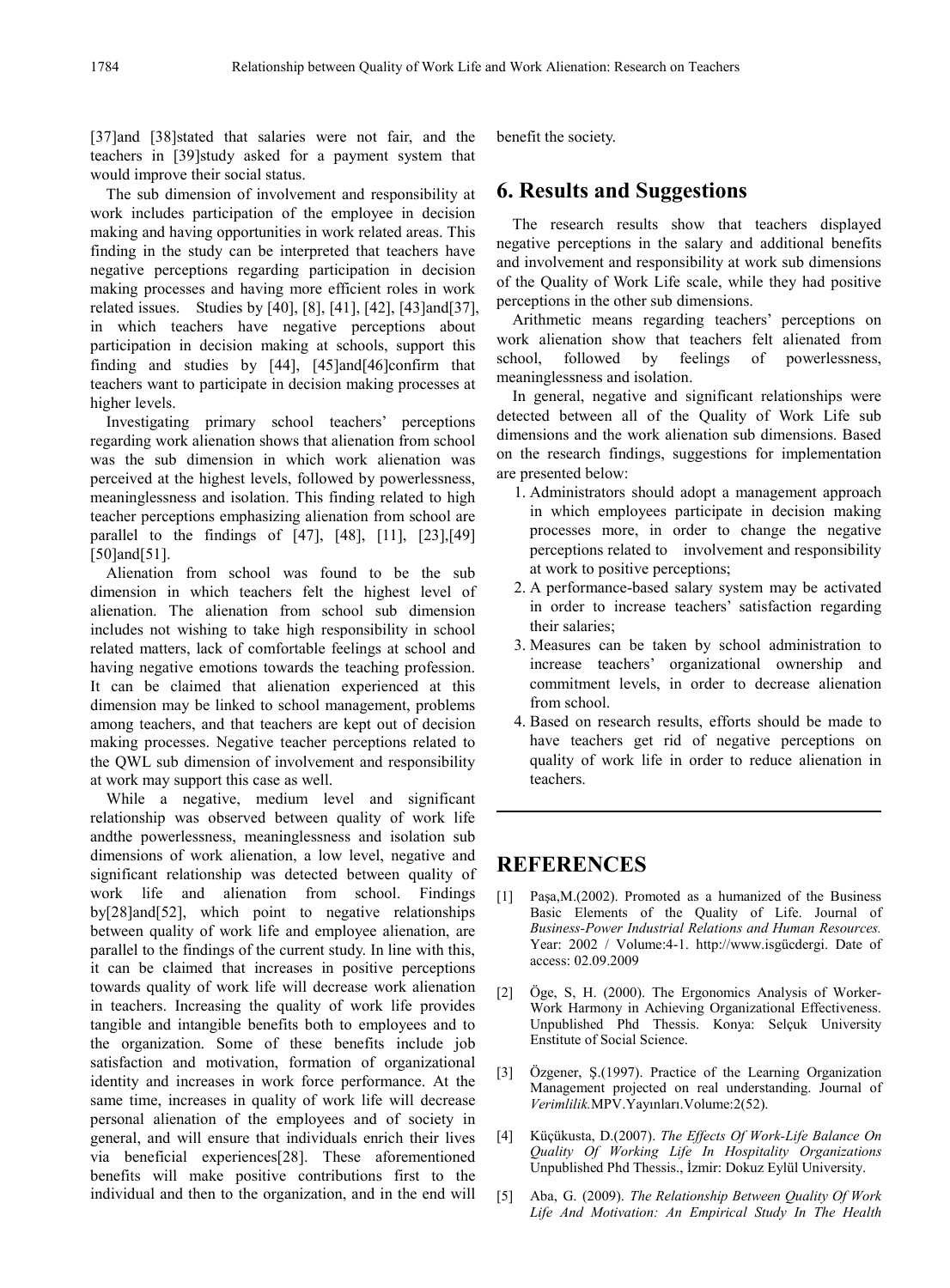*Sector..* Unpublished Master Thessis Antalya: Akdeniz University, Enstitute of Social Science.

- [6] Yücel, D. ve Erkut, H.(2003). Effects of Information Technology on Work Life Quality. *İTÜ Dergisi/ Mühendislik*, Vol. 2, No. 2, April. Pp.49–59.
- [7] Balcı, A.(2002). *Organizational Development.* Ankara: Pegem a Yayıncılık. 3. Baskı
- [8] Erdem, M. (2008). *Quality Of work Life And Its Relation To Organizational Commitment According To Teachers In Public And Private Secondary Schools.*. Unpublished Phd Thessis., Ankara: Ankara University. Enstitute of Educational Science.
- [9] Dilaver, H. (1996). *The Teacher Employment in Turkey, Yesterday, Today and Tomorrow ,Eğitimimize Bakışlar*, İstanbul: Kültür Koleji Vakfı Yayınları 1, s.119.
- [10] Çokluk, Ö. (2003). Burnout in Organizations. Cevat Elma, Kamile Demir (Editors) *Contemporary Approaches in Management*. Ankara: Anı Yayınları.
- [11] Elma, C.(2003). *Teachers Work Alienation in Elementary School (Ankara case study)* Unpublished Phd Thessis., Ankara: Ankara University. Enstitute of Social Science.
- [12] Hoşgörür, V. (1997). *Organizational Behaviours Of The Teachers* Unpublished Phd Thessis., Ankara: Ankara University. Enstitute of SocialScience.
- [13] Serbest, F. (2000).Quality of Work Life. *Verimlilik Dergisi*. MPM Yayınları. Sayı:2
- [14] Davis, L.E.(1977). Enhancing the Quality of Working Life: Developments in The United States. International LabourReview.Vol:116. No:1. July- August.pp:53-65
- [15] Cascio, W. F. (1995). *Managing Human Resources*, McGraw-Hill, Inc, New York
- [16] Nadler, D.A. ve Lawler, E.E.(1983). Quality of Work Life: Perspectives and Directions. *Organizational Dynamics.* Winter. AMACOM Periodicals Division American Management Associations.
- [17] Newstorm, JW.(1997). *Organizational Behaviour.* Mcgarw-Hill
- [18] Shobe, R. E. (1983). *Quality of Work Life As Perceived By Elementary School Principals and By Elementary School Teachers*. Ph.D. Thesis. Indiana State University.
- [19] Taşdan, M.& Erden, M.(2010). Quality of Work Life and Its Relation to Organizational Value According To Teachers Perception in Elementary Schools. Journal of *Yüzüncü Yıl Üniversitesi, Eğitim Fakültesi Dergisi. Aralık 2010. Cilt:VII, Sayı:II, 92-113*
- [20] Hoy, W., K. Blazovsky, R., and Newland, W., (1983).Bureaucracy And Alienation: A Comparative Analysis. *The Journal of Educational Administration*, 21 (2), ss.109-121.
- [21] Blaunner, R. (1964) *Aliention and Frdoom: The Factory Worker and His Industry*, Chicago: The Universty of Chicago Press.
- [22] Akgün, E. (1999). *Participation in the Management as an Effective Means of Conflict and Estrangement in Organization.* Unpublished Master Thessis, İstanbul:

İstanbul University. Enstitute of Social Science.

- [23] Erjem, Y. (2005). The Fenomen of Alienation in Education: A Sociological Research on the High School Teachers. (Elektronik Sürüm). *Türk Eğitim Bilimleri Dergisi. 4*(3), 2005, from http://www.tebd.gazi.edu.tr/c3s4.html
- [24] Bayındır, B. (2003). *Relation between Professional Alienation of High School Branch Teachers and Their Behaviors throughout the Teaching-Learning Process*. Unpublished Master Thessis, Anadolu University. Enstitute of Educational Science.
- [25] Kanungo, R.N. (1983). Work Alienation: A Pancultural Perspective. *International Studies of Management ve Organization*, Cilt: 13, Sayı: 1–2, s. 119–120.
- [26] Morton, H. C. (1977); "A Look at Factors Affecting The Quality of Working Life," *Monthly Labor Review*, Volt: 100  $(10)$ , pp. 64–65
- [27] Cherns, Albert (1975); "Perspectives on The Quality of Working Life," *Journal of Occupational Psychology*, Cilt: 48, Sayı:3, s. 155–167.
- [28] Efraty, D. ve SirgyJ.M. (1990); "The Effects of Quality of Working Life (QWL) on Employee Behavioral Responses," *Social Indicators Research*, Cilt: 22, Sayı: 1, s. 31–47.
- [29] Balcı, A. (2010). *Research in Social Sciences. Methods, Techniques and Principles.*8. Press Ankara: Pegem A Yayıncılık.
- [30] McDonald, S.A.(2001). *User's Guide Quality of Work Life*. Published by the NFER-NELSON Publishing Company Ltd. Darville House, UK.
- [31] Çivilidağ, A.(2003). *A Comprehensive Analysis Of Job Satisfaction, Job Stress And Perceived Social Support Between Anatolian High School Teachers And Private High School Teachers.*. Unpublished Master Thessis, İstanbul: İstanbul University. Enstitute of Social Science
- [32] Demirtas, Z.veErsözlü, A. (2010). The Relationship Between Participation in Decision Making of Teachers and Job Satisfaction .*e-Journal of New World Sciences Academy 2010*, Volume: 5, Number: 1, Article Number: 1C0124.
- [33] Tsigilis, N., Zachopoulou, E. and Grammatikopoulos, V. (2006). Job Satisfaction and Burnout among Greek Early Educators: A Comparison between Public and Private Sector Employees. *Educational Research and Review* Vol. 1 (8), pp. 256-261, November 2006 .
- [34] Ololube, N.P. (2006), *Teachers Job Satisfaction and Motivation for School Effectiveness: An Assessment.*www.eric.ed.gov/ERICWebPortal/recordDetail? accno. ErişimTarihi: 9.03.2011.
- [35] Özdayı, N.(1990). *Comparative Analysis Of The Image And The Work Of Teachers Working In Private High Satisfaction And Job Stress.* Unpublished PhD Thessis, İstanbul: İstanbul University Enstitute of Social Science.
- [36] Sağlam, M. veSağlam, A.Ç.(2005). The General Evaluation of Teaching In Terms Of Money Factor *Türk Eğitim Bilimleri Dergisi, 3 (3), 317-328*www.tebd.gazi.edu.tr/arsiv/2005\_cilt 3/sayi\_3/317-328.pdf. Erişim Tarihi: 29.03.2011
- [37] Yaylacı, A.F.(2004). *Public Basic Education School Teachers and Mangers Organization Citizenship Behaviors.*